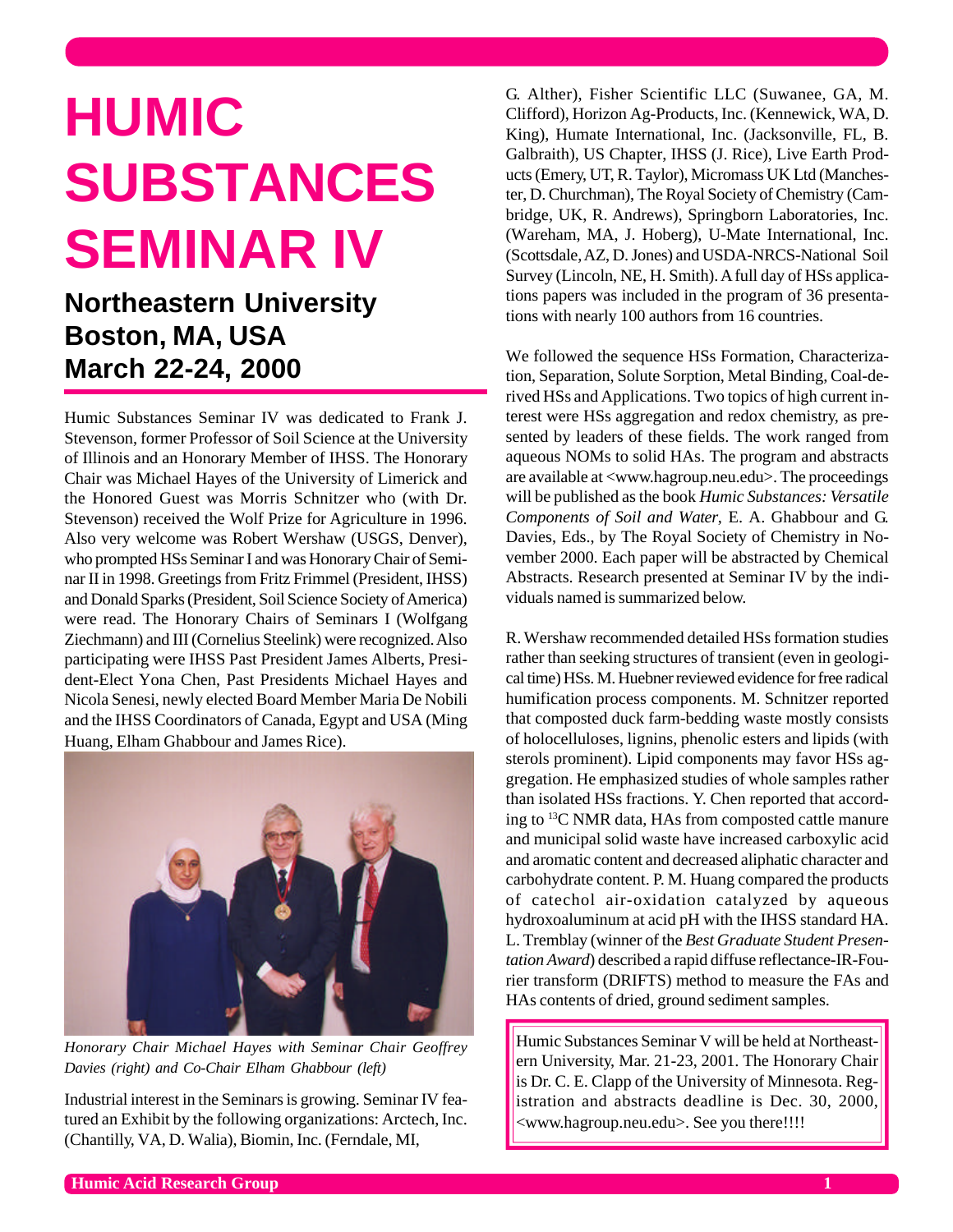

*From left: Matthius Huebner, Session Chair Michael Hayes, Robert Wershaw and Morris Schnitzer.*



*From left: Jingdong Mao, Colin Graham, Kevin Thorn, Barend van Lagen, Baoshan Xing, Michael Hayes and Session Chair Robert Wershaw.*



*From left: Dula Amarasiriwardena, Session Chair James Alberts, Ming Huang, Best Graduate Student Award Winner Luc Tremblay, Yona Chen and Baoshan Xing.*

DRIFTS and cross polarization/total sideband suppressed <sup>13</sup>C NMR spectra were used by G. Ding to compare HSs products from different cover systems. K. Thorn used <sup>15</sup>N spectroscopy to follow coupling to soil components of amine products from soil transformed TNT. Quantitative 13C NMR spectroscopy benefits from variable contact time measurements to help correct the HSs spectra, as reported by B. van Lagen. Twodimensional 1H/13C (HETCOR) sub-spectra described by J. Mao are easier to interpret than conventional data. M. Hayes reported that HPLC with modified eluents that disfavor molecular associations decreases the polydispersity of HSs fractions. He confirmed that 2-D HETCOR is giving new HSs connectivity and structural clues. A. Piccolo reported that peroxidase treatment of supramolecularly associated HSs causes polymerization and earlier elution of the products from HPSEC columns. M. De Nobili said that more work with electrophoretic methods based on charge density and diffusion will resolve questions of high or low HSs molecularity.



*From left: Seminar Co-Chair Elham Ghabbour, Masakazu Aoyama, Alessandro Piccolo, Session Chair Barry Karger, Maria De Nobili and Seminar Chair Geoffrey Davies.*

M. Aoyama, who is identifying fluorescent "impurities" in HSs samples and their possible origins addressed a fundamental question in HSs photochemical work. J. Rice uses Xray and laser light scattering to show that HSs aggregation results in little change of predominantly fractal, pseudo-spherical particle morphology. G. Haberhauer uses statistical cluster analysis to improve the information content of HSs mass spectral data.

J. Van Stempvoort found fast and slow Aldrich HA adsorption on a coarse, carbonate rich model aquifer solid, followed by Langmuir behavior at equilibrium. The products retard Cu(II) and PAH mobility in a pilot scale aquifer. This theme was continued by J. Poerschmann, who demonstrated how HSs sorption is activated by treating aquifer materials with iron(III) and aluminum salts. J. Kochany reported that HSs catalyze phenol and formaldehyde removal from water and can support biological activity of raw activated sludge if no other food source is available, as indicated by respiro-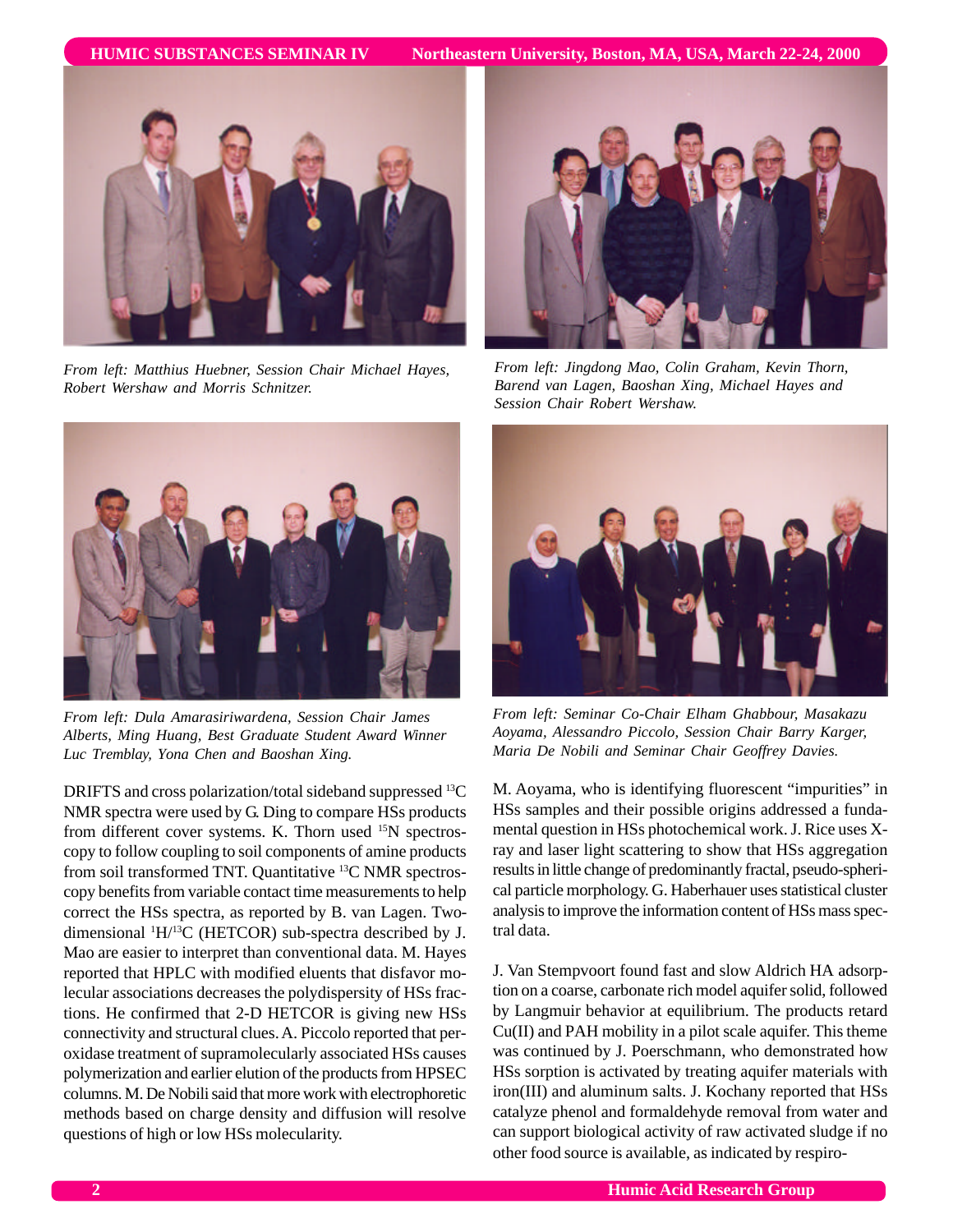

*From left: Jurgen Poerschmann, Georg Haberhauer, Session Chair Colin Graham, Dale Van Stempvoort and James Rice.*



*From left: Dula Amarasiriwardena, Session Chair Ming Huang, Gregory Korshin and Gunnar Buckau.*



*From left: Jan Kochany, Lars Carlsen, Elham Ghabbour, Nicola Senesi and Session Chair Daman Walia.*

metric measurements. L. Carlsen described multivariate analysis of factors favoring sorption of esfenvalerate (a hydrophobic, highly toxic insecticide) by DOMs of different origin. N. Senesi described how endocrine disrupters bisphenol A (BPA) and ethynil estradiol (ED) are sorbed by six different HAs. The data follow the Freundlich relation. Reversible sorption of ED is much more extensive than for BPA. Aniline interacts most strongly with a soil fulvic acid at pH 5.0, as indicated by fluorescence quenching data reported by C. Coolidge. The results suggest an electrostatic interaction in the most favorable quenching conformation.

D. Amarasiriwardena has coupled flow field-flow fractionation to inductively coupled plasma-mass spectrometry to create Flow-FFF-ICP-MS, which gives monomodal fractograms (apparent  $M_w \approx 5$  kDa for five different HAs) with different polydispersities containing trace metals. Increased splitting of the first-derivative X-ray absorption near-edge spectra (XANES) of Cu-HSs complexes at high pH



*From left: Copper Langford, Diane McKnight and Session Chair Thomas Gilbert.*

reported by G. Korshin indicates tetragonal distortion presumably due to competing OH- coordination. G. Buckau stated that because of counterion inclusion, only a fraction of proton exchanging HSs functional groups can be loaded with metal ions and that the complexation strength and counterion inclusion correlate. D. McKnight described the effects of Fe-HS complexes on photochemical reductive dissolution of iron oxides and as electron shuttles to iron(III) oxides, which fractionate more aromatic HSs components according to NMR data. Quinoid triplets are key products of HSs photochemistry, as indicated by comparison with a benzoquinone/hydroquinone/ phenol (3:3:1) model in work described by C. Langford.

The elemental analyzer-isotope ratio mass spectrometry principle described by J. Morrison is a very powerful tool in plant physiology, environmental science and soil chemistry. The most telling measurement for mechanistic purposes is H/D ratios. G. Buckau reported for 11 co-authors the results of an